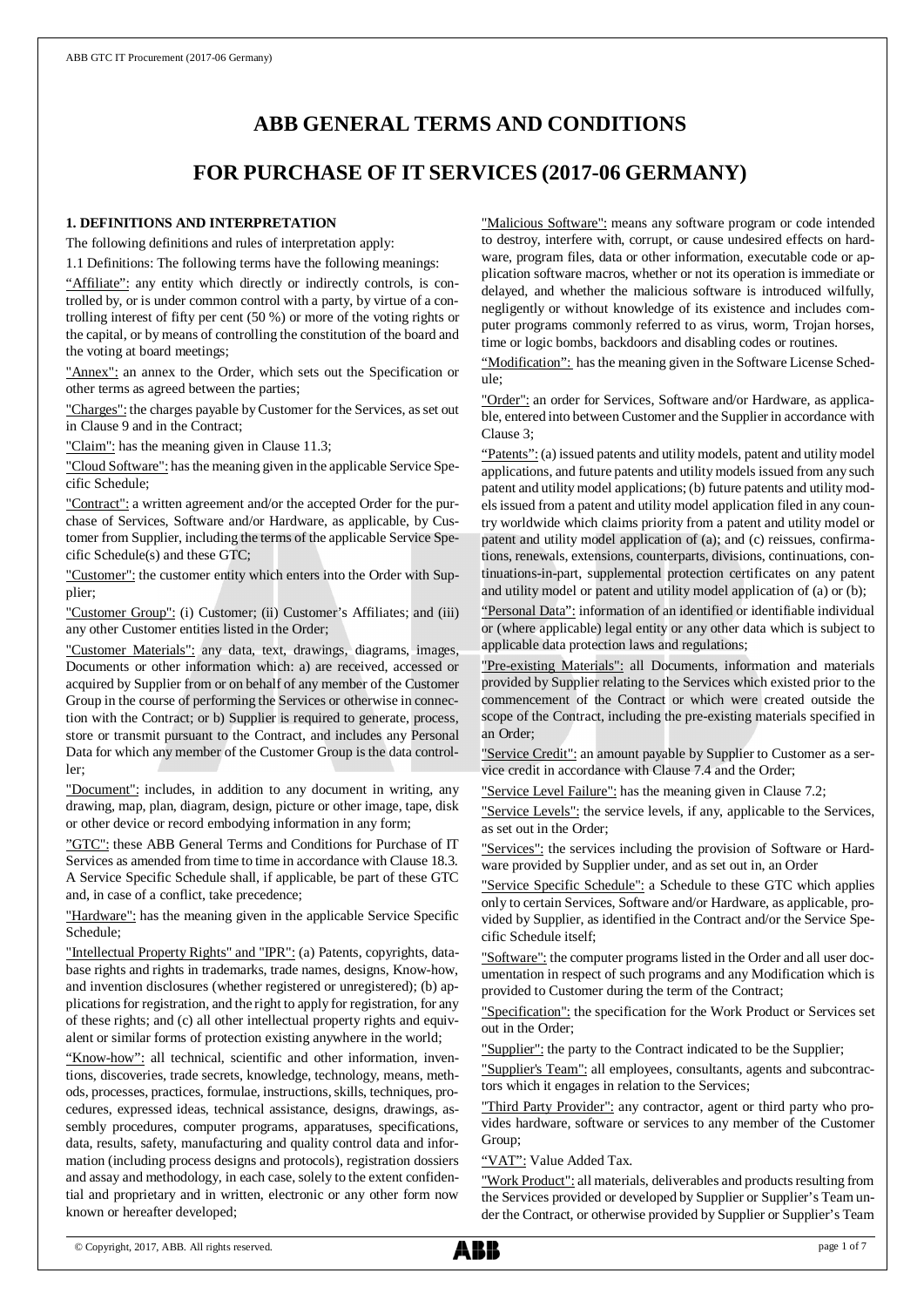under the Contract, in any form or media (including computer programs, data, diagrams, Documents, reports, specifications (including any drafts));

1.2 Interpretation

1.2.1 A reference to a statute or statutory provision is a reference to it as amended or re-enacted. A reference to a statute or statutory provision includes any subordinate legislation made under that statute or statutory provision, as amended or re-enacted.

1.2.2 The use of the singular includes the plural and vice versa. Capitalized terms used in the GTC shall have the meaning and shall be interpreted in the way described under Clause 1.1 above or as otherwise expressly defined in the GTC.

1.2.3. As between these GTC and a Service Specific Schedule, the latter shall take precedence.

### **2. TERM**

2.1 Supplier shall provide the Services from the date specified in the relevant Order.

2.2 The Contract shall continue for a period as specified in the relevant Order, unless it is terminated in accordance with Clause 16.

### **3. ORDER PROCESS**

3.1 The Order shall reference and incorporate these GTC and be deemed to be accepted on the earlier of:

3.1.1 Customer and Supplier having issued written acceptance of the Order (including any electronic signature or acceptance of the Order); or

3.1.2 any act by Supplier consistent with fulfilling the Order issued by **Customer** 

at which point and on which date the Contract shall come into existence.

3.2 These GTC apply to the Contract to the exclusion of any other terms that Supplier seeks to impose or incorporate (including any terms or conditions set out in the Annex).

### **4. SUPPLIER RESPONSIBILITIES (GENERAL)**

4.1 Supplier shall provide the Services, and deliver the Work Product to Customer, in accordance with these GTC, the applicable Service Specific Schedule and the applicable Contract, and shall allocate sufficient resources to the Services to enable it to comply with this obligation.

4.2 Supplier shall provide the Services, and deliver the Work Product, in a timely manner and meet any performance dates specified in the Contract.

4.3 Supplier shall:

4.3.1 co-operate with the Customer Group in all matters relating to the Services; and

4.3.2 ensure that Supplier's Team use reasonable skill and care in the performance of the Services.

### 4.4 Supplier shall:

4.4.1 comply with, and ensure that Supplier's Team comply with, all health and safety rules and regulations and any other reasonable security requirements that apply at any of the relevant Customer Group's premises and systems that have been or will be agreed. In case Supplier's Team fails to accept or comply with such rules, regulations or requirements, Customer reserves the right to refuse Supplier's Team access to the Customer Group's premises, which shall only be given to the extent necessary for the performance of the Services;

4.4.2 notify Customer as soon as it becomes aware of any health and safety hazards or issues which arise in relation to the Services or any other issues or circumstances which may reasonably be expected to jeopardise the timely provision of the Services and/or Work Product; and

4.4.3 before the date on which the Services are to start, obtain, and at all times maintain during the term of the Contract, all necessary licences and consents and comply with all relevant legislation in relation to the Services, the Work Product and the performance of its obligations under the Contract.

4.5 Supplier shall comply with any security procedure, policy or standard provided to Supplier by Customer or any of its Affiliates from time to time, and in particular with the ABB Cyber Security Requirements for Suppliers as made available under **www.abb.com/Supplying/Cybersecurity**, or as otherwise set out in the Contract.

4.6 Supplier shall comply with any additional responsibilities and/or obligations as set out in the applicable Service Specific Schedule and the Contract.

## **5. ACCEPTANCE OF WORK PRODUCT**

5.1 Except where the Order sets out an acceptance procedure in respect of particular deliverables (including Software) and Services and subject to Clause 6, Customer shall within a period of fourteen (14) days following delivery of a Work Product by Supplier inspect the delivery for completeness and visible damage and notify Supplier if the Work Product does not conform with the Specification.

5.2 Within seven (7) days of receipt of notice under Clause 5.1, Supplier (at Supplier's cost) shall repair or replace the relevant Work Product or other deliverables. Clause 5.1 shall apply to any repaired or replacement Work Product or other deliverables. Without prejudice to any other right or remedy Customer may have, if Supplier fails or is unable to repair or replace the relevant Work Product or other deliverables, Supplier shall, after expiration of an additional reasonable remediation period (as reasonably determined by Customer), refund all monies paid by Customer in respect of such Work Product or other deliverables and Customer shall have the right to terminate the Contract.

## **6. WARRANTIES (GENERAL)**

6.1 Without prejudice to additional warranty claims and remedies under a Service Specific Schedule, Supplier warrants to of the Customer that:

6.1.1 Supplier will perform the Services with reasonable care and skill and in accordance with best commercial practices and standards in the industry for similar services;

6.1.2 the Services and Work Products will conform with all descriptions and Specifications as set out in the Order;

6.1.3 the Services and Work Products will be provided in accordance with all applicable legislation, and Supplier will inform Customer as soon as it becomes aware of any changes in that legislation where it effects Supplier's ability to perform the Services; and

6.1.4 Supplier will not insert or include, or permit or cause any person or software to insert or include, any Malicious Software into the Software as a whole or any individual Modification.

6.2 Without prejudice to any other right or remedy Customer may have, in the event that Supplier commits any breach of a warranty set out in Clause 6.1 it shall within a reasonable time specified by Customer, on receiving notice from Customer, re-perform the deficient Service or correct any defect or deficiency in the Work Product (as applicable). If Supplier fails or is unable to do so, Customer shall be entitled to terminate the relevant Service and, where such Service has a material effect on the Contract as a whole, terminate the Contract for material breach and claim damages in accordance with Clause 15.

6.3 The provisions of this Clause 6 shall survive any performance, acceptance or payment pursuant to the Contract and shall extend to any substituted or remedial services provided by Supplier.

## **7. SERVICE LEVEL**

7.1 Supplier must perform the Services so as to meet or exceed the Service Levels, if any.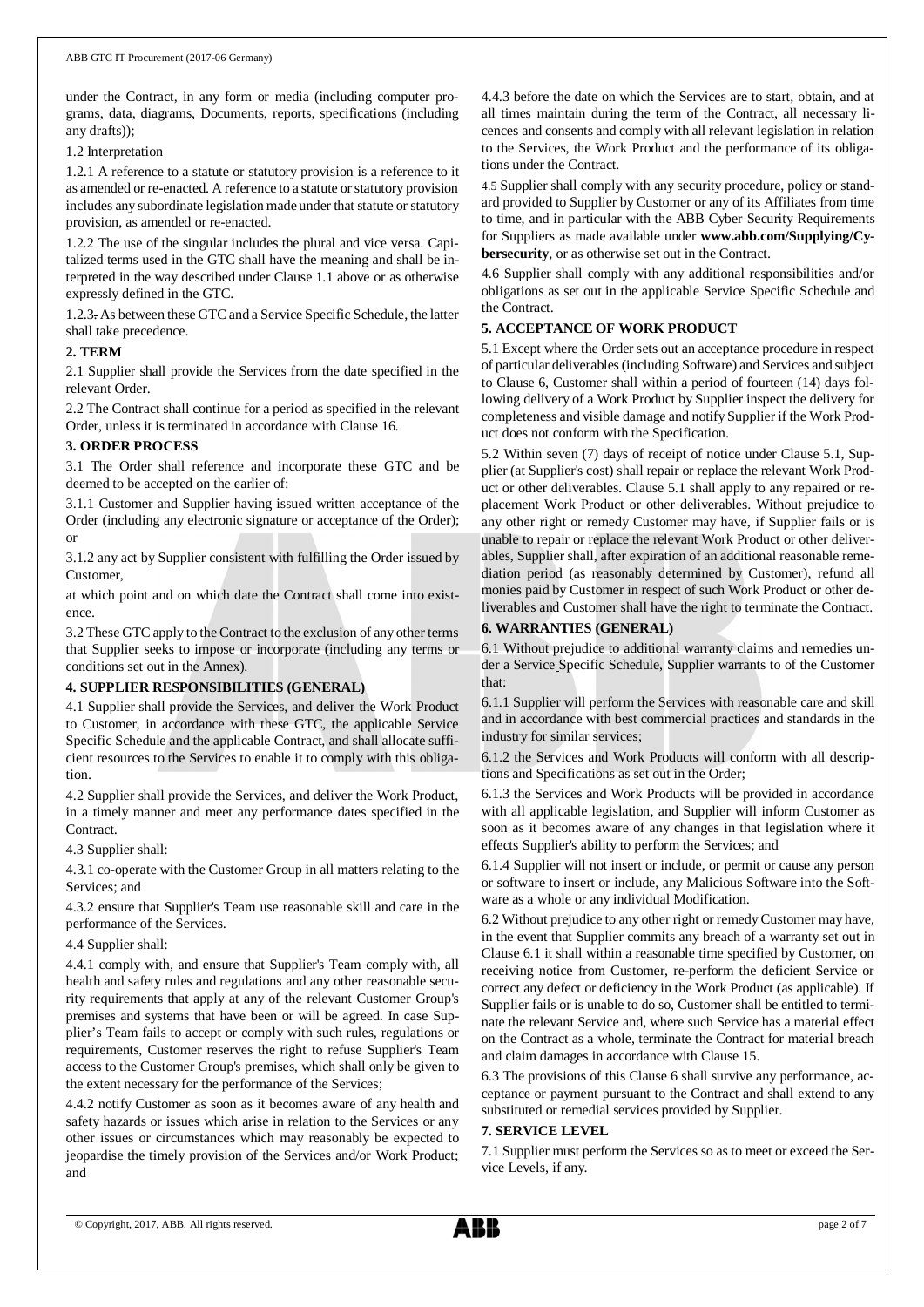7.2 If Supplier fails to provide any of the Services in accordance with the Service Levels ("Service Level Failure"), it must notify Customer without undue delay in writing.

7.3 As soon as practicable after notification under Clause 7.2 (and, in any event, within the period specified in the Order), Supplier must:

7.3.1 perform a root-cause analysis to identify the cause of the Service Level Failure;

7.3.2 allocate such resources as may be necessary to remedy the Service Level Failure and any consequences; and

7.3.3 provide Customer with a written report detailing the cause of, and procedure for correcting, the Service Level Failure and any consequences.

7.4 If, in any month, a Service Level Failure occurs and the Order provides for Service Credits to accrue in respect of such failure, Supplier must deduct those Service Credits from its next invoice (or, where no further invoices are due, Supplier must pay an amount equal to such Service Credits within thirty (30) days after receipt of a written demand for payment from Customer). The parties agree that the payment of Service Credits is without prejudice to any other remedy available to Customer whether under the Contract or otherwise.

## **8. CUSTOMER'S OBLIGATIONS**

8.1 Customer shall:

8.1.1 co-operate with Supplier in all matters relating to the Services;

8.1.2 provide access to Customer premises and data, and such office accommodation and other facilities as may reasonably be requested by Supplier and agreed with Customer in writing in advance, for the purpose of providing the Services;

8.1.3 provide the Customer Material, in order to carry out the Services, as set out in the Order or otherwise within a reasonable time period after Supplier's timely request;

8.1.4 inform Supplier of all health and safety rules and regulations and any other reasonable security requirements that apply at any of the relevant Customer premises; and

8.1.5 comply with any additional responsibilities as set out in the relevant Order.

8.2 If Supplier believes a failure by Customer to perform its obligations has an adverse effect on Supplier's ability to perform its obligations in accordance with the Contract, Supplier shall notify Customer without undue delay. Any such notice shall include at least a description of Customer's failure in reasonable detail and a description of the effects on the Services and/or the Work Product, in particular the extent of potential delay and estimated additional costs, if any. Supplier shall use all reasonable efforts to perform its obligations on time notwithstanding Customer's failure to perform and assist Customer to remedy its failure.

## **9. BILLING AND PAYMENT**

9.1 In consideration for the provision of the Services, Customer shall pay to Supplier the Charges in accordance with this Clause 9.

9.2 Supplier shall invoice Customer for the Charges in accordance with the relevant Order. Invoices shall comply with applicable laws, generally accepted accounting principles and the specific Customer requirements (as notified to Supplier from time to time), and contain the following minimum information: Supplier name, address and reference person including contact details; invoice date; invoice number; Order number and Supplier number; address of Customer; quantity; specification of the Services; charges (total amount invoiced); currency; tax or VAT amount; tax or VAT number; payment terms as agreed.

9.3 Invoices must be sent to the billing address specified in the Contract.

9.4 Customer will reimburse expenses only at cost and to the extent agreed in writing.

9.5 Services charged on the basis of hourly or daily rates require written confirmation of Supplier's time sheets by Customer. Supplier shall submit such time sheets to Customer for confirmation as may be instructed by Customer but latest together with any related invoice. Confirmation of time sheets cannot be construed as acknowledgement of any claims. 9.6. The payment terms shall be agreed in the Order.

9.7 If a party fails to make any undisputed payment due to the other party under the Contract by the due date for payment, then, without limiting the other party's remedies under Clause 16, if the undisputed payment remains outstanding thirty (30) days from the defaulting party's receipt of a written reminder by the other party (such reminder not to be sent before the due date for payment) the defaulting party shall pay interest on the overdue undisputed amount at the rate of four per cent (4 %) per annum.

9.8 In relation to payments disputed in good faith, interest under Clause 9.7 is payable only on sums found or agreed to be due.

9.9 Supplier shall neither employ for the performance of the Contract any person who does not have the aliens' labor permit required, nor employ any subcontractor or any hiring company for temporary workers (*"Verleiher von Leiharbeitnehmern"*) without prior written approval by Customer. Supplier shall obtain from any of its direct or indirect subcontractors and from any hiring company in the contractual chain of companies (hereinafter collectively, but excluding Supplier: *"Employed Third Parties"*) a written commitment in line with the requirements in Clauses 9.9 and 9.10 (including, but not limited to, the obligation to impose the obligations on the additional Employed Third Parties) prior to the start of their performance under the Contract.

9.10 The following provisions shall apply to the extent that the German legislation concerning the delegation of employees (*Arbeitnehmerentsendegesetz*), the German legislation concerning the compliance with labor agreements (*Tariftreuegesetz*) and/or the German legislation concerning the payment of minimum wages (*Mindestlohngesetz*) is/are applicable (all hereinafter together: the *"Special Labor Laws"*): (i) Supplier undertakes to comply with the Special Labor Laws and to procure compliance therewith by Employed Third Parties; (ii) Supplier shall indemnify and hold Customer harmless from and against any liability or obligation of Customer towards third parties for Supplier's or Employed Third Parties' breach of any of the Special Labor Laws, including without limitation any administrative fines, fees and cost, save as where Customer has acted intentionally; (iii) in case of Supplier's or Employed Third Parties' non-compliance with any Special Labor Laws, Customer shall be entitled to rescind the Contract or to terminate the Contract with immediate effect; and (iv) in case Customer reasonably suspects that Supplier or any Employed Third Party has breached any Special Labor Laws, Supplier shall prove by appropriate means compliance with such laws. "Appropriate means" shall include without limitation: inspection of payrolls on wages and salaries or time accounts (in pseudonymized form) or submission of comparably meaningful documents evidencing compliance with the Special Labor Laws.

## **10 IPR OWNERSHIP**

10.1 Subject to anything to the contrary in the applicable Service Specific Schedule(s) or as agreed in a particular Order, as between Customer and Supplier, all Intellectual Property Rights in the Pre-existing Materials shall be owned by Supplier. Supplier licenses all such rights to each of the members of the Customer Group as set forth in the Order free of charge and on a non-exclusive, worldwide, perpetual, irrevocable basis to such extent as is necessary to enable Customer and the members of the Customer Group as set forth in the Order to use and modify the Work Product and the Services and to create derivative works thereof. Such license shall include the right to have any third party exercise such rights for the benefit of Customer and the members of the Customer Group as set forth in the Order.

10.2 Supplier represent and warrants that, if it has used or uses open source software or the Software contains open source software: (i)

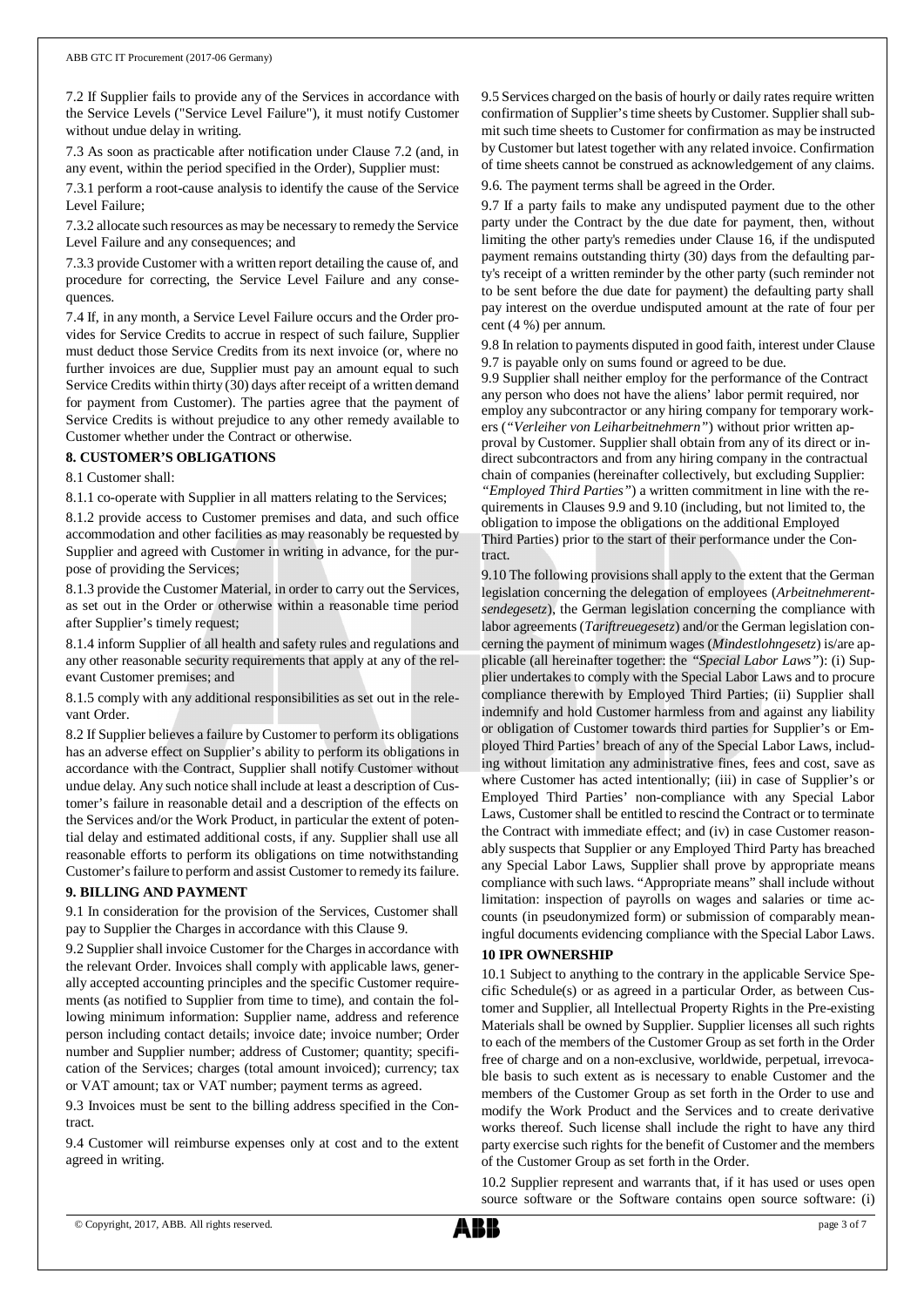Supplier has used, modified, and/or further developed the open source software in full compliance with the underlying license terms and conditions and (ii) such open source software has no viral effect on Customer's and/or its Affiliate's Intellectual Property Rights.

10.3 Subject to anything to the contrary in the applicable Service Specific Schedule(s) or as agreed in a particular Order, Supplier assigns to Customer, with full title guarantee and free from all third party rights, the Intellectual Property Rights and all other rights in the products of the Services (including the Work Products).

10.4 At its own expense, Supplier without undue delay shall, and shall use all reasonable endeavours to procure that any necessary third party shall, execute and deliver such documents and perform such acts as may be required for the purpose of giving full effect to the rights as set forth in section 10.3 above, including securing for Customer all right, title and interest in and to the Intellectual Property Rights and all other rights assigned to Customer in accordance with Clause 10.3.

Supplier shall obtain waivers of any moral rights in the products of the Services (including the Work Products) to which any individual is now or may be at any future time entitled.

10.5 The parties acknowledge and agree that at all times the Customer Materials shall be the property of the applicable member of the Customer Group. Nothing in the Contract shall transfer any right or title in the Customer Materials to Supplier. Customer grants to Supplier a license to use the Customer Materials free of charge and on a non-exclusive, worldwide basis solely to such extent as is necessary to enable Supplier to provide the Services hereunder.

## **11 IPR WARRANTY AND INDEMNITY**

11.1 Supplier represents and warrants that:

11.1.1 the supply, or use by the Customer Group or any Third Party Provider, of any of the Services, Work Product, Software (including for purposes of this Clause 11 any Cloud Software), Hardware or Documentation;

11.1.2 the assignment or grant of any licence of any Intellectual Property Rights under the Contract; or

11.1.3 the provision, or the relevant member of the Customer Group or any Third Party Provider taking the benefit, of any of the Services,

will not infringe the Intellectual Property Rights of any person.

11.2 Supplier shall indemnify and hold each member of the Customer Group, using or taking the benefit of any Work Product, the Software, the Hardware or the Services, harmless from and against all costs, claims, demands, liabilities, expenses, damages or losses (including any direct or indirect consequential losses, loss of profit, and all interest, penalties and legal and other professional costs and expenses) arising out of or in connection with any alleged or actual infringement under any law, of any third party's Intellectual Property Rights or other rights arising out of the Work Product, the Software, the Hardware or the Services or use of the Work Product, the Software, the Hardware or the Services, unless and to the extent caused by Customer's gross negligence or intentional act or omission.

11.3 If any third party makes a claim, or notifies an intention to make a claim, against Customer which may reasonably be considered likely to give rise to a liability under the indemnity in Clause 11.2 (a "Claim"), Customer shall:

11.3.1 as soon as reasonably practicable, give written notice of the Claim to Supplier, specifying the nature of the Claim in reasonable detail;

11.3.2 not make any admission of liability, agreement or compromise in relation to the Claim without the prior written consent of Supplier (such consent not to be unreasonably conditioned, withheld or delayed); and

11.3.3 reasonably cooperate with Supplier and its professional advisers on reasonable prior notice and at Supplier's cost, so as to enable Supplier and its professional advisers to assess and defend the Claim.

11.4 Supplier shall not have any liability for any claim of infringement of Intellectual Property Rights if and to the extent the claim arises due to the incorporation of Customer Material into the Software or Work Product if such incorporation is requested by Customer or due to Supplier following Customer specific instructions in developing the Work Product provided that Supplier in writing has pointed out to its concerns.

11.5 If a Claim is made, Supplier may, at no cost to Customer and without prejudice to Supplier's obligations under Clause 11.1:

11.5.1 procure for the Customer and the members of the Customer Group as set forth in the Order the right to continue to use the infringing Software, Hardware, Work Product or other material, or continue to take the benefit of any Services, that are affected by the Claim in accordance with the terms of the Contract; or

11.5.2 modify or replace the infringing Software, Hardware, Work Product or other material or re-perform the applicable Services so that it becomes non-infringing (provided that the modified or replaced Software, Hardware, Work Product or other material, or the re-performed Services, provide the same performance and functionality and do not adversely affect the use of the Services, Software, Hardware, Work Product or other material).

11.6 If Supplier is not able to rectify the infringing situation in accordance with Clause 11.5 within reasonable time, Customer shall be entitled to terminate the Contract for cause and with no liability to Supplier with immediate effect.

## **12 CONFIDENTIALITY**

12.1 Each party agrees that it shall not at any time disclose to any person technical or commercial knowhow, specifications, inventions, processes or initiatives or any other information or data which are of a confidential nature and have been disclosed to such party (**"Recipient"**) by the other party (**"Discloser"**) or its agent and any other confidential information concerning Discloser's business or its products which Recipient may obtain from Discloser, except as permitted by Clause 12.3. The parties agree that, where Customer is Discloser, all Customer Materials and all information concerning any member of the Customer Group's business or products shall be confidential information.

12.2 Confidential information does not include any particular information that Recipient can reasonably demonstrate:

12.2.1 was in the possession of, or was rightfully known by, Recipient without an obligation to maintain its confidentiality prior to receipt from Discloser;

12.2.2 was or has become generally available to the public other than as a result of disclosure by Recipient or its agents; or

12.2.3 was independently developed by the Recipient without use of or reference to any confidential information of the Discloser.

12.3 The Recipient may disclose the Discloser's confidential information:

12.3.1 to such of its employees, agents or sub-contractors as need to know the same for the purpose of exercising its rights or carrying out its obligations in connection with the Contract. Recipient shall ensure that such employees, agents or sub-contractors comply with this Clause 12; and

12.3.2 as may be required by law, a court of competent jurisdiction or any governmental or regulatory authority, provided that Recipient takes best efforts to limit such disclosure and to obtain confidential treatment or a protective order, notifies Discloser (where legally permissible to do so) reasonably in advance to enable it to participate in such effort.

12.4 Recipient shall not use Discloser's confidential information for any purpose other than to exercise its rights and perform its obligations under or in connection with the Contract.

<sup>©</sup> Copyright, 2017, ABB. All rights reserved. page 4 of 7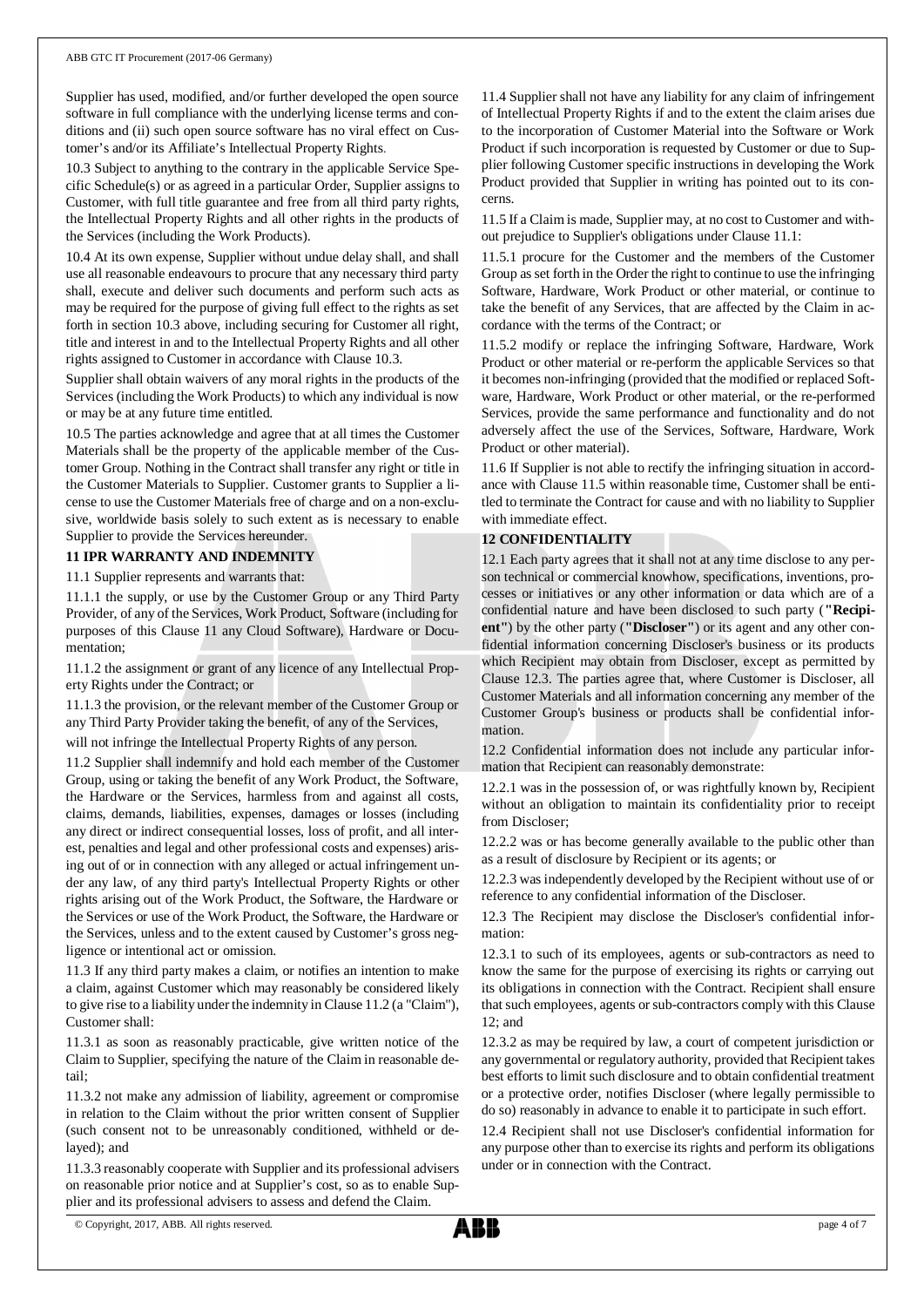12.5 Recipient agrees to apply reasonable safeguards against the unauthorized disclosure of Discloser's confidential information in accordance with good industry practice, or in the same manner and to the same degree that it protects its own confidential and proprietary information – whichever standard is higher.

12.6 Upon Customer's reasonable request, Supplier shall procure that Supplier and/or individuals or entities of Supplier's Team execute and provide to Customer any additional documents or agreements related to the handling of confidential information.

## **13 DATA PROTECTION**

#### 13.1 Supplier shall

13.1.1 take all necessary steps to ensure that Customer Material, data and information which comes into its possession or control in the course of providing the Services is protected and in particular Supplier shall not: (i) use Customer Material, data or information for any other purposes than to exercise its rights and perform its obligations under or in connection with the Contract; (ii) reproduce Customer Material, data or information in whole or in part in any form except as may be required by the Contract, or (iii) disclose Customer Material, data or information to any third party or persons not authorized by Customer to receive it, except with the prior written consent of Customer;

13.1.2 comply with, and ensure that Supplier's Team comply with, any security procedure, policy and/or standard provided to Supplier by any member of the Customer Group from time to time or as otherwise set out in the Order; and

13.1.3 notify Customer without undue delay of any security incidents or threats relating to the Services and/or Customer Material, data or information.

13.2 If Customer discloses Personal Data to Supplier, Supplier shall (i) apply appropriate physical, technical, logical and organisational security measures to protect Personal Data; (ii) comply with all applicable data protection laws and regulations; (iii) only process Personal Data in accordance with Customer instructions and for the purpose the Personal Data was provided; and (iv) not transfer Personal Data to a country with a level of data protection that is not equivalent with the level of data protection in the country where Customer is domiciled without Customer's prior written consent and without complying with any legal requirement for such transfer, including the execution of EU Standard Contractual Clauses for the transfer of Personal Data. Supplier will further comply with any request by Customer to access, correct, block or delete Personal Data and will return or destroy all Personal Data upon termination of the Contract unless instructed otherwise by Customer. Customer may audit and verify Supplier's compliance with this Clause 13.2 any time upon reasonable notice.

13.3 Supplier agrees that it will not withhold or delay its consent to any changes to this Clause 13 which are required to be made in order to comply with applicable data protection laws and regulations, and their application to the Services from time to time, and agrees to implement any such changes at no additional cost to Customer.

13.4 Supplier acknowledges that the processing of Personal Data in accordance with this Contract may require the conclusion of additional data processing agreements or additional data protection agreements with Customer or members of Customer's Group; therefore, upon Customer's request, Supplier shall, and shall ensure that its relevant Affiliate or subcontractor, promptly enter into any such agreement with any member of Customer's Group, as designated by Customer.

### **14 INSURANCE**

14.1 Supplier shall maintain in force, with a reputable and financially sound insurance company, a public general liability insurance policy in the amount of not less than five million US dollar (5,000,000USD) per event and ten million US dollar (10,000,000 USD) per year and a professional indemnity insurance policy in the amount of not less than five

million US dollar (5,000,000USD) per occurrence and fifteen million US dollar (15,000,000USD) per year, covering the liability arising out of the Contract and the related Services including Intellectual Property Rights infringement, computer virus, confidentiality and data protection. Such insurance policies shall remain in effect throughout the term of the Contract and for a period of two (2) years after termination or expiration.

14.2 Supplier shall, on Customer's request, produce both the insurance certificates giving details of cover and the receipt for the current year's premium.

14.3 Nothing contained in this Clause 14 shall relieve Supplier from its liability. The insured amount cannot be considered nor construed as limitation of liability.

## **15 LIABILITY**

15.1 Subject to Clause 15.2, the total liability of each party in respect of any losses incurred by the other party or any of its Affiliates under or in relation to the Contract, including liability for breach of contract, misrepresentation (whether tortious or statutory), tort (including negligence) and breach of statutory duty, will not exceed the greater of:

15.1.1 five hundred thousand US dollar (500,000 USD); or

15.1.2 (i) a sum equal to the Charges agreed under the respective Contract, or (ii) if recurring Charges apply, twenty four (24) times the average monthly Charges paid or payable by Customer under the respective Contract prior to the event giving rise to the liability.

15.2 Nothing in the Contract shall operate so as to exclude or limit the liability of either party to the other for:

15.2.1 death or personal injury arising out of negligence;

15.2.2 breach of Clauses 12 (Confidentiality) or 13 (Data Protection);

15.2.3 gross negligence, wilful misconduct or fraudulent misrepresentation;

15.2.4 an indemnification obligation pursuant to Clauses 11 (IPR Indemnity) or 17.6 (Compliance with Laws, Integrity); or

15.2.5 for any other liability which cannot be excluded or limited by law.

15.3 Subject to Clause 15.2, under no circumstances shall either party be liable to the other for any of the following types of loss or damages arising under or in relation to the Contract (whether arising for breach of contract, misrepresentation (whether tortious or statutory), tort (including negligence), breach of statutory duty or otherwise):

15.3.1 any indirect or consequential loss or damage; or

15.3.2 any loss of profits, business, contracts, goodwill, or revenue,

even if that party was aware of the possibility that such loss or damage might be incurred by the other.

### **16 TERMINATION**

16.1 Except as otherwise provided in the Order, Customer may terminate the Contract for convenience in whole or in part by giving Supplier thirty (30) days written notice. In such event Customer shall pay to Supplier the value of the delivered but unpaid Software, Hardware or Services, as applicable and proven direct cost reasonably incurred by Supplier for the undelivered but unpaid Software, Hardware or Services, as applicable; however in no event more than the price for the Software, Hardware or Services, as applicable, agreed under the Contract. No further compensation will be due to Supplier.

16.2 Either party may terminate the Contract for cause and with no liability to the other party with immediate effect by giving written notice to the other party if:

16.2.1 the other party commits a material breach of the respective Contract which (in the case of a breach capable of remedy) it does not remedy within thirty (30) calendar days of receiving written notice of the breach; or

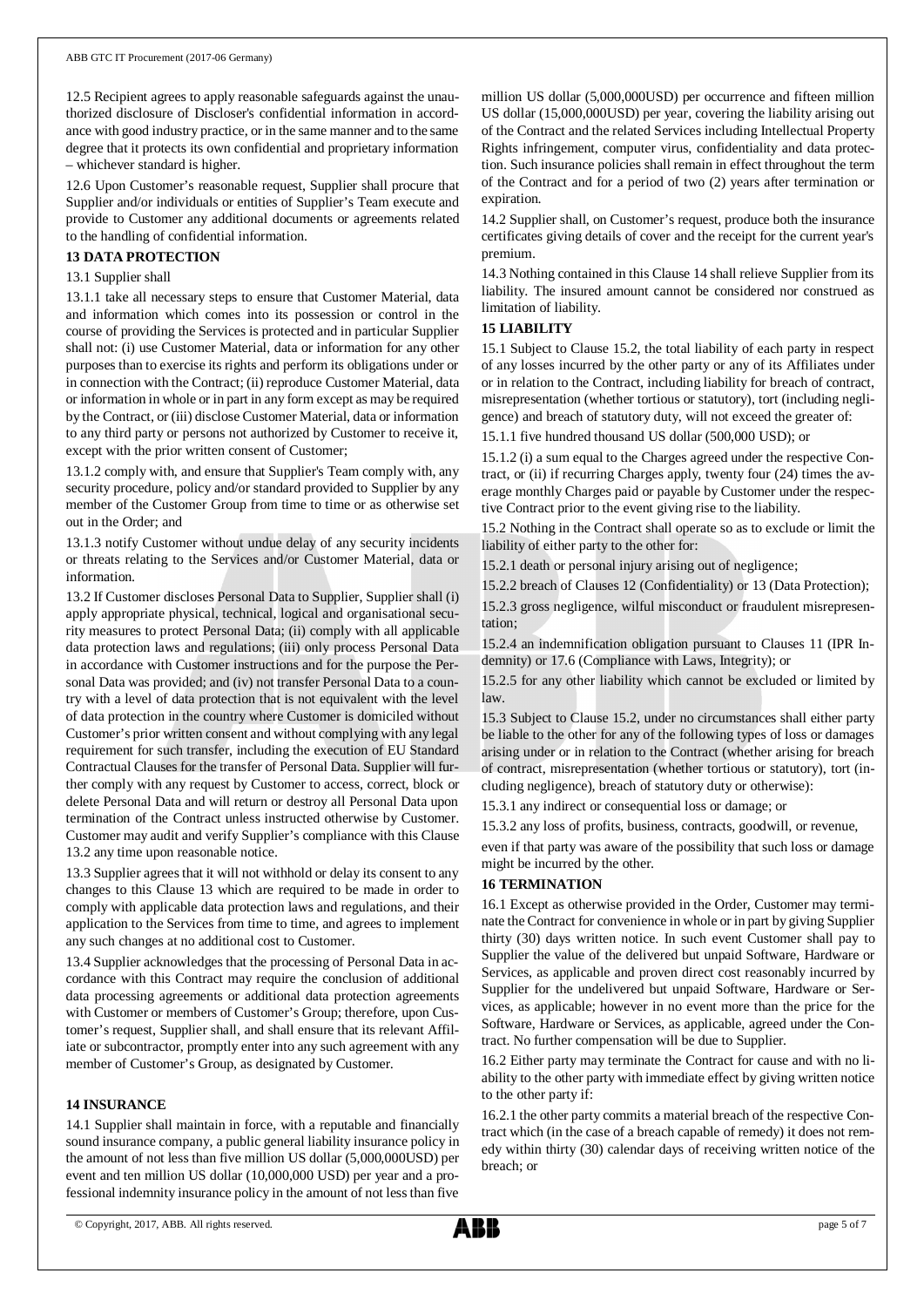16.2.2 the other party takes any step or action in connection with its entering insolvency proceedings, administration, liquidation or any arrangement with its creditors (other than in relation to a solvent restructuring), being wound up (unless for the purpose of a solvent restructuring), having a receiver appointed to any of its assets or ceasing to carry on business or, if the step or action is taken in another jurisdiction, in connection with any analogous procedure in the relevant jurisdiction.

16.3 In addition, Customer shall have the right to terminate the Contract for cause and with no liability to the other party with immediate effect if Supplier or its parent company(ies) undergoes a change of control to a competitor of any member of the Customer Group having entered into a Contract with Supplier.

16.4 The termination of the Contract, however arising, will be without prejudice to the rights and duties of either party accrued prior to termination.

16.5 Upon termination of the Contract Supplier shall immediately safely return to Customer all property and information of Customer then in Supplier's possession or under its control.

16.6 Following termination of the Contract the Clauses which expressly or by implication survive termination shall continue in full force and effect.

### **17 COMPLIANCE WITH LAWS, INTEGRITY**

17.1 Supplier shall provide the Services including the Software, Hardware and Work Products, as applicable, in compliance with all relevant laws, regulations and applicable codes of practice.

17.2 Supplier represents, warrants and undertakes that it is and will remain fully compliant with all applicable trade and customs laws, regulations, instructions, and policies, including satisfying all necessary clearance requirements, proofs of origin, export and import licenses and exemptions from, and making all proper filings with appropriate governmental bodies and/or disclosures relating to the subject matter of the Contract. If any of the Services, Software, Hardware and/or Work Product, as applicable, are or will be subject to export restrictions, it is Supplier's responsibility to inform Customer without undue delay in writing of the particulars of such restrictions. Customer will comply with the restrictions to the extent and from the moment it has been informed by Supplier.

17.3 Both parties warrant that each will not, directly or indirectly, and that each has no knowledge that other persons will, directly or indirectly, make any payment, gift or other commitment to its customers, to government officials or to agents, directors and employees of each party, or any other party in a manner contrary to applicable laws (including the U. S. Foreign Corrupt Practices Act 1977, the UK Bribery Act 2010 and, where applicable, legislation enacted by member states and signatories implementing the OECD Convention Combating Bribery of Foreign Officials), and shall comply with all relevant laws, regulations, ordinances and rules regarding bribery and corruption. Nothing in the Contract will render either party liable to reimburse the other for any such consideration given or promised.

17.4 Supplier herewith acknowledges and confirms that Supplier has received a copy of ABB's Code of Conduct and ABB's Supplier Code of Conduct or has been provided information on how to access both ABB Codes of Conduct online under www.abb.com/Integrity. Supplier agrees to perform its contractual obligations in accordance with both ABB Codes of Conduct.

17.5 Customer has established reporting channels where Supplier and its employees may report suspected violations of applicable laws, policies or standards of conduct through the web portal www.abb.com/Integrity – Reporting Channels; the contact details are specified on this Web portal.

17.6 Any violation of an obligation contained in this Clause 17 is a material breach of the Contract. In case of a material breach of Contract the non-breaching party shall be entitled to terminate the Contract with

immediate effect and without prejudice to any further rights or remedies available thereunder or at law. Notwithstanding anything to the contrary in the Contract, Supplier shall, without any limitations, indemnify and hold harmless Customer for all liabilities, damages, cost or expenses incurred as a result of any such violation or termination of the Contract, or arising from export restrictions concealed by Supplier, unless and to the extent caused by ABB Contractor's gross negligence or intentional act.

### **18 MISCELLANEOUS**

18.1 Assignment and other dealings. Supplier shall not assign, transfer, mortgage, charge, declare a trust over or deal in any other manner with any of its rights and obligations under the Contract. Customer may at any time assign, mortgage, charge, declare a trust over or deal in any other manner with any or all of its rights under the Contract.

18.2 Subcontracting. Supplier shall be permitted to sub-contract the performance of its obligations under the Contract, provided always that it obtains Customer prior written consent. Supplier will be responsible for any acts and omissions of its sub-contractors as if they were Supplier's acts or omissions.

18.3 Variation. No variation of the Contract shall be effective unless it is in writing and signed by the parties (or their authorised representatives) or unless it is executed in the same form as the Contract.

18.4 Waiver. A waiver of any right or remedy under the Contract or by law is only effective if given in writing and shall not be deemed a waiver of any subsequent breach or default. A failure or delay by a party to exercise any right or remedy provided under the Contract or by law shall not constitute a waiver of that or any other right or remedy, nor shall it prevent or restrict any further exercise of that or any other right or remedy. No single or partial exercise of any right or remedy provided under the Contract or by law shall prevent or restrict the further exercise of that or any other right or remedy.

18.5 Rights and remedies. The rights and remedies provided under the Contract are in addition to, and not exclusive of, any rights or remedies provided by law or otherwise available to the parties, except as expressly provided otherwise herein.

18.6 Severance. If any provision or part-provision of the Contract is or becomes invalid, illegal or unenforceable, it shall be deemed modified to the minimum extent necessary to make it valid, legal and enforceable. If such modification is not possible, the relevant provision or partprovision shall be deemed deleted and the Contract will be given effect as if such provision or part-provision had been replaced by a term with a similar economic effect. Any modification to or deletion of a provision or part-provision under this Clause shall not affect the validity and enforceability of the rest of this Contract.

18.7 Entire agreement. The Contract constitutes the entire agreement between the parties and replaces any prior agreement between them in relation to its subject matter.

18.8 No partnership or agency. Nothing in the Contract is intended to, or shall be deemed to, establish any partnership or joint venture between any of the parties, constitute any party the agent of another party, or authorise any party to make or enter into any commitments for or on behalf of any other party.

### 18.9 Third party rights.

18.9.1 Supplier agrees that the Services, Software, Hardware and Work Products, as applicable, may be used and received by each member of the Customer Group subject to the terms of the Contract. The parties specifically acknowledge and agree that it is their intention that each member of the Customer Group shall be entitled: (i) to the benefits of the Contract as if it were party to it; and (ii) to use any of the Services, Software, Hardware and Work Products, as applicable; provided that any Customer obligations set out in the Contract are obligations of Customer, not of any other member of the Customer Group.